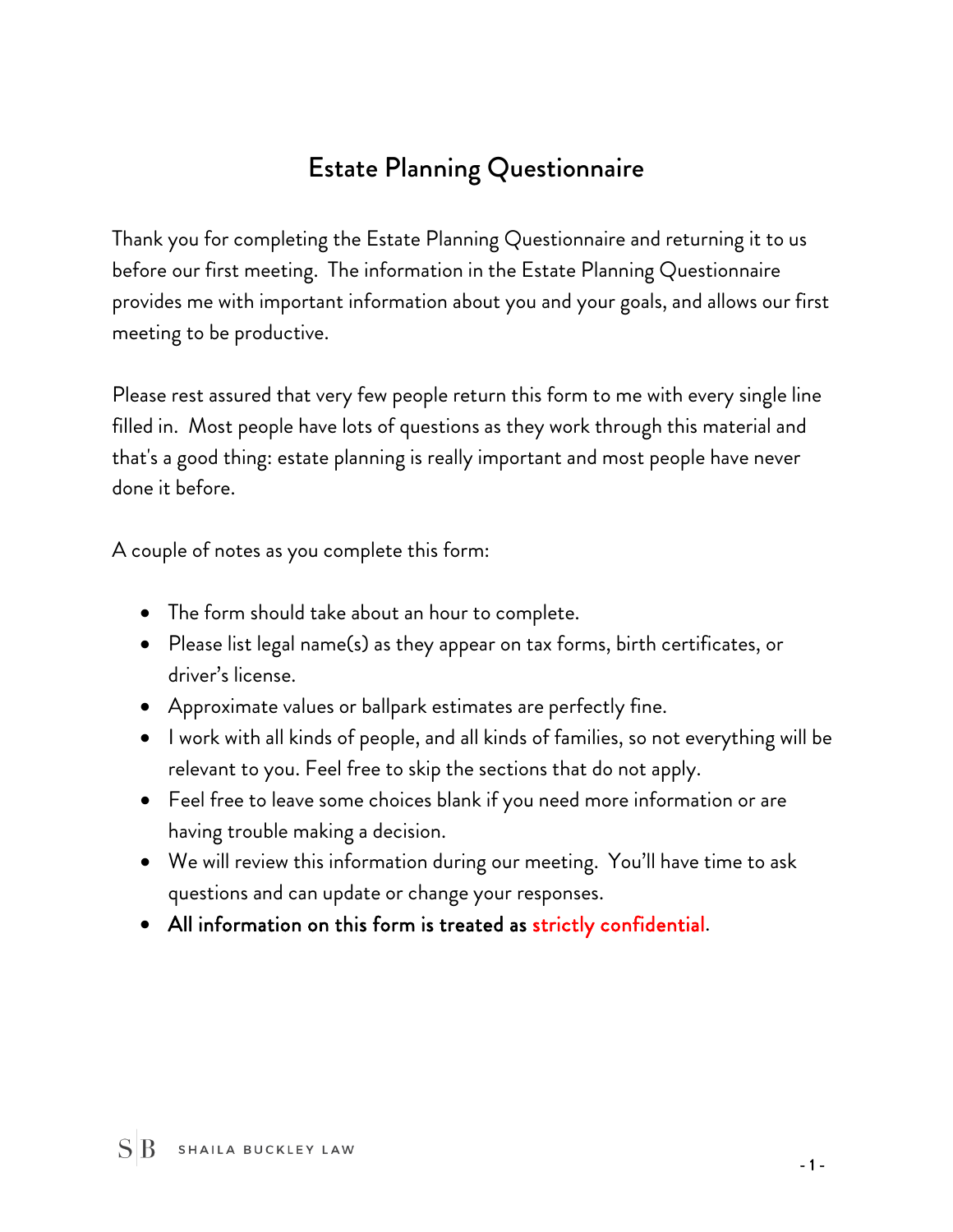| You:              |                                                                                                                                                                                    |                              |                           |
|-------------------|------------------------------------------------------------------------------------------------------------------------------------------------------------------------------------|------------------------------|---------------------------|
| Spouse:           |                                                                                                                                                                                    |                              |                           |
| Address:          |                                                                                                                                                                                    |                              |                           |
| Phone:            |                                                                                                                                                                                    |                              |                           |
| Email:            |                                                                                                                                                                                    |                              |                           |
| Birthday:         |                                                                                                                                                                                    |                              |                           |
| Employer:         |                                                                                                                                                                                    |                              |                           |
|                   | Children                                                                                                                                                                           |                              |                           |
| Name:             |                                                                                                                                                                                    | Phone:                       |                           |
| Address:          |                                                                                                                                                                                    | Age: $\frac{1}{2}$           | Date of Birth ___________ |
|                   |                                                                                                                                                                                    |                              |                           |
| Name:<br>Address: | <u> 1980 - Johann Barbara, martxa alemaniar amerikan a</u><br><u> 1980 - Johann Barbara, martin amerikan basal dan basal dan basal dan basal dan basal dan basal dan basal dan</u> | Phone:<br>Age: $\frac{1}{2}$ | Date of Birth ___________ |
| Name:             |                                                                                                                                                                                    | Phone:                       |                           |
| Address:          |                                                                                                                                                                                    | Age: ____                    | Date of Birth __________  |
| Name:             |                                                                                                                                                                                    | Phone:                       |                           |
| Address:          |                                                                                                                                                                                    | Age: $_{---}$                | Date of Birth ___________ |
| Name:             |                                                                                                                                                                                    | Phone:                       |                           |
| Address:          |                                                                                                                                                                                    | Age: ____                    | Date of Birth ___________ |

# Your Family (fill out what is applicable)

## Grandchildren

| Name: | Age: |
|-------|------|
|       |      |
|       |      |
|       |      |
|       |      |
|       |      |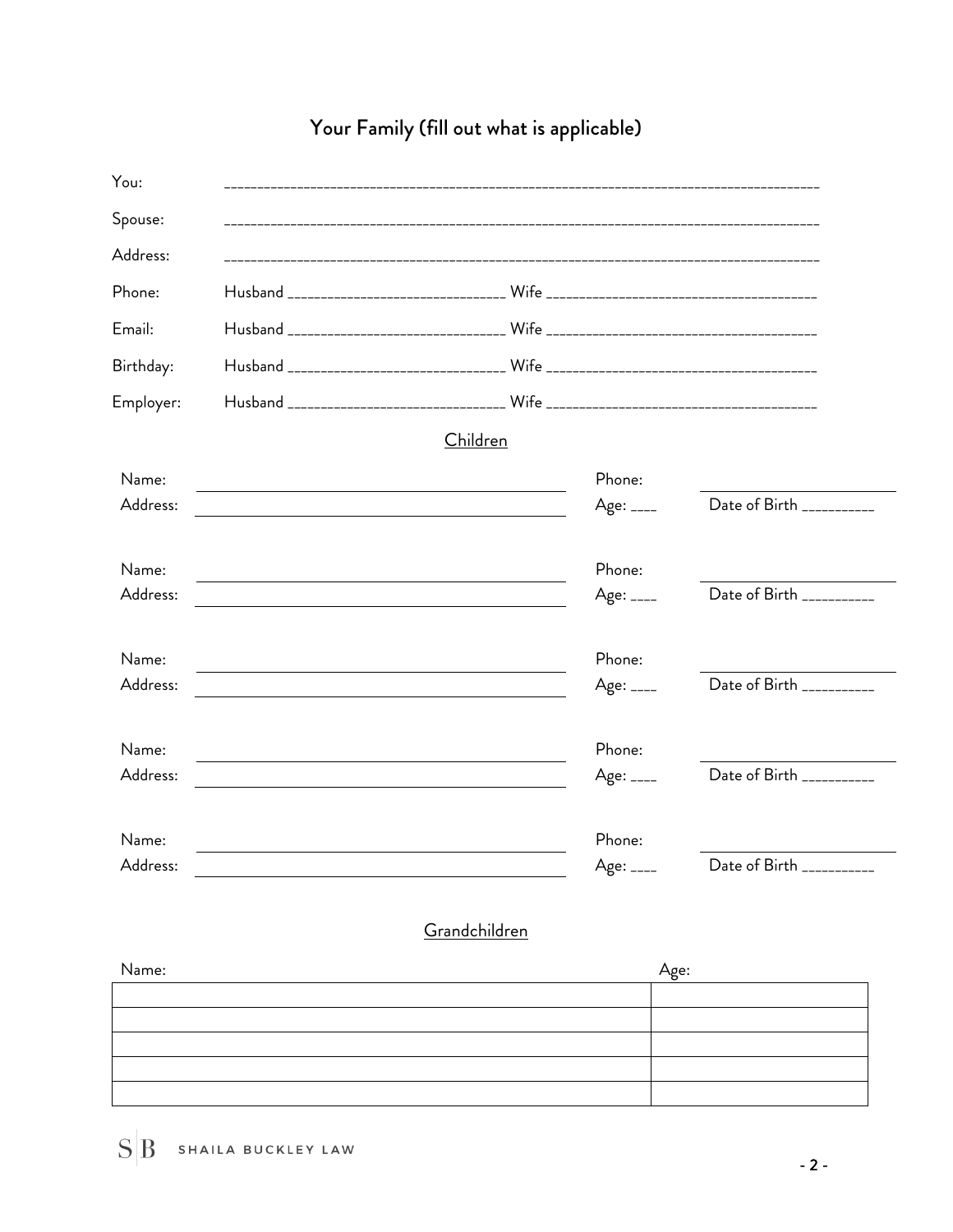# Background Information

|                                                                                                                            | Yes | No |
|----------------------------------------------------------------------------------------------------------------------------|-----|----|
| Do you have a current Will or trust?                                                                                       |     |    |
| If Yes, when was it last updated?                                                                                          |     |    |
| Are you and your spouse U.S. citizens?                                                                                     |     |    |
| Do you have a premarital agreement?                                                                                        |     |    |
| Do you or your spouse have a prior marriage?                                                                               |     |    |
| If Yes, which spouse:                                                                                                      |     |    |
| Do you or your spouse have separate property?                                                                              |     |    |
| If Yes, which spouse:                                                                                                      |     |    |
| Do you or your spouse have children from a prior marriage?                                                                 |     |    |
| If Yes, which spouse/children:                                                                                             |     |    |
| Are you caring for an elderly parent?                                                                                      |     |    |
| Do you or your spouse own your own business?                                                                               |     |    |
| Do you or your spouse expect to inherit assets in excess of \$1,000,000?                                                   |     |    |
| Have you ever filed a Federal Gift Tax Return?                                                                             |     |    |
| Do you currently own real estate in a state other than Idaho?                                                              |     |    |
| Is more than 1/3 of your total net worth held in tax-deferred retirement accounts (i.e. non-ROTH<br>IRAs, SEP IRAs, 401ks) |     |    |
| Do you think any of your beneficiaries have special problems with spouses, drugs, alcohol, or<br>handling money?           |     |    |
| Do any of your beneficiaries have a learning disability, special educational, medical or physical<br>needs?                |     |    |
| Do you have any irrevocable trusts? (ILITS, GRATS, Irrevocable Children's Trusts)                                          |     |    |
| How did you hear about me?                                                                                                 |     |    |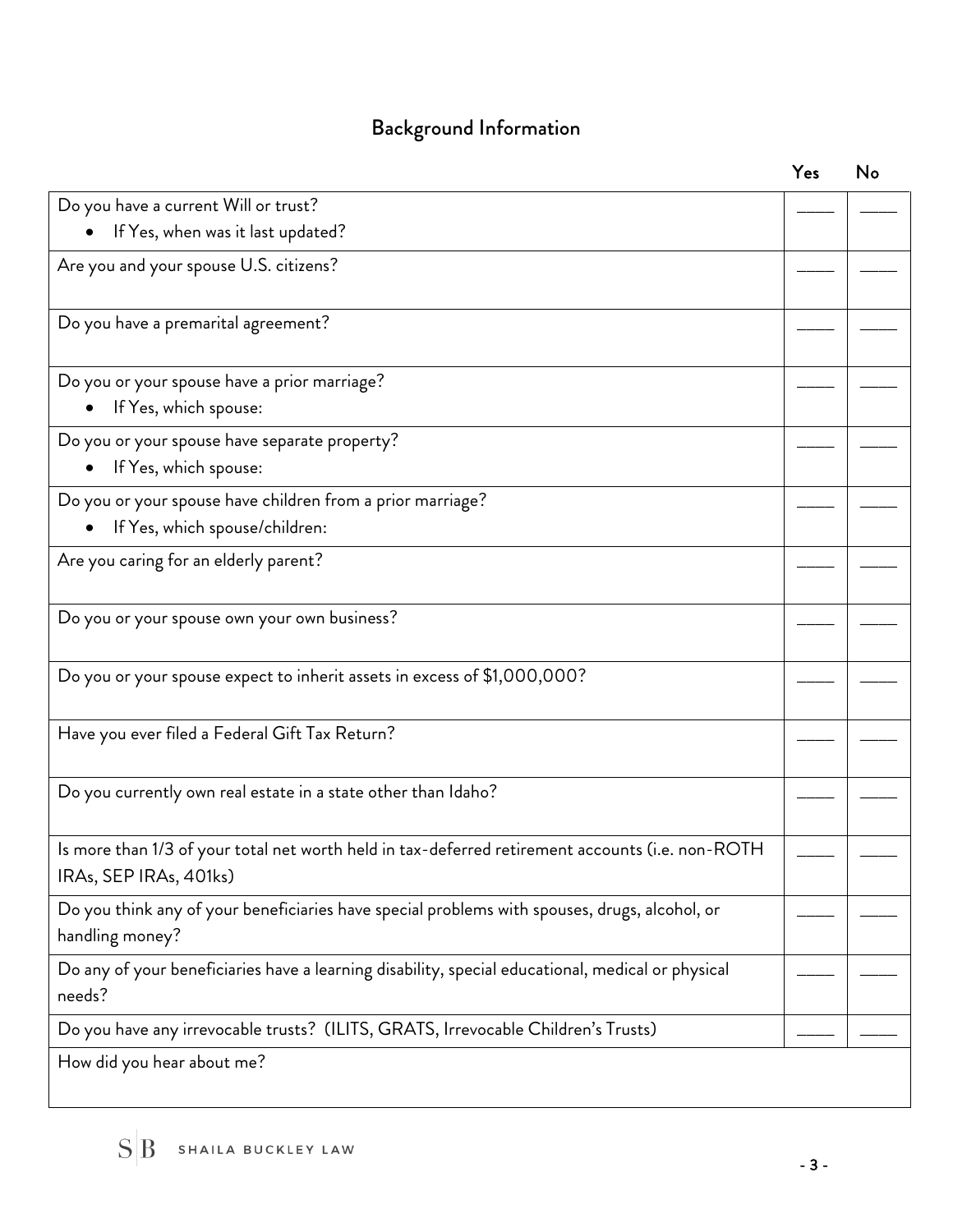## Overarching Goals and Specific Concerns

What are your goals for your estate planning? Please select all that apply:

| $\Box$ | Nominating a guardian for minor children                                             |
|--------|--------------------------------------------------------------------------------------|
| $\Box$ | Holding assets passing to minor children in trust until a specific age or ages       |
| $\Box$ | Making things as easy as possible after you pass                                     |
| $\Box$ | Maintaining privacy                                                                  |
| $\Box$ | Reducing estate taxes                                                                |
| $\Box$ | Planning for incapacity                                                              |
| $\Box$ | Avoiding potential family conflict                                                   |
| $\Box$ | Leaving money to charity                                                             |
| $\Box$ | Dividing assets between spouse and children from prior marriage                      |
| $\Box$ | Having a specific person care for your pet or providing for a pet with special needs |
|        | (if yes, please explain below)                                                       |
| $\Box$ | Stating my desires for cremation or burial, or my final disposition wishes           |
|        |                                                                                      |

If you have any specific concerns or issues you'd like to discuss, please list these here.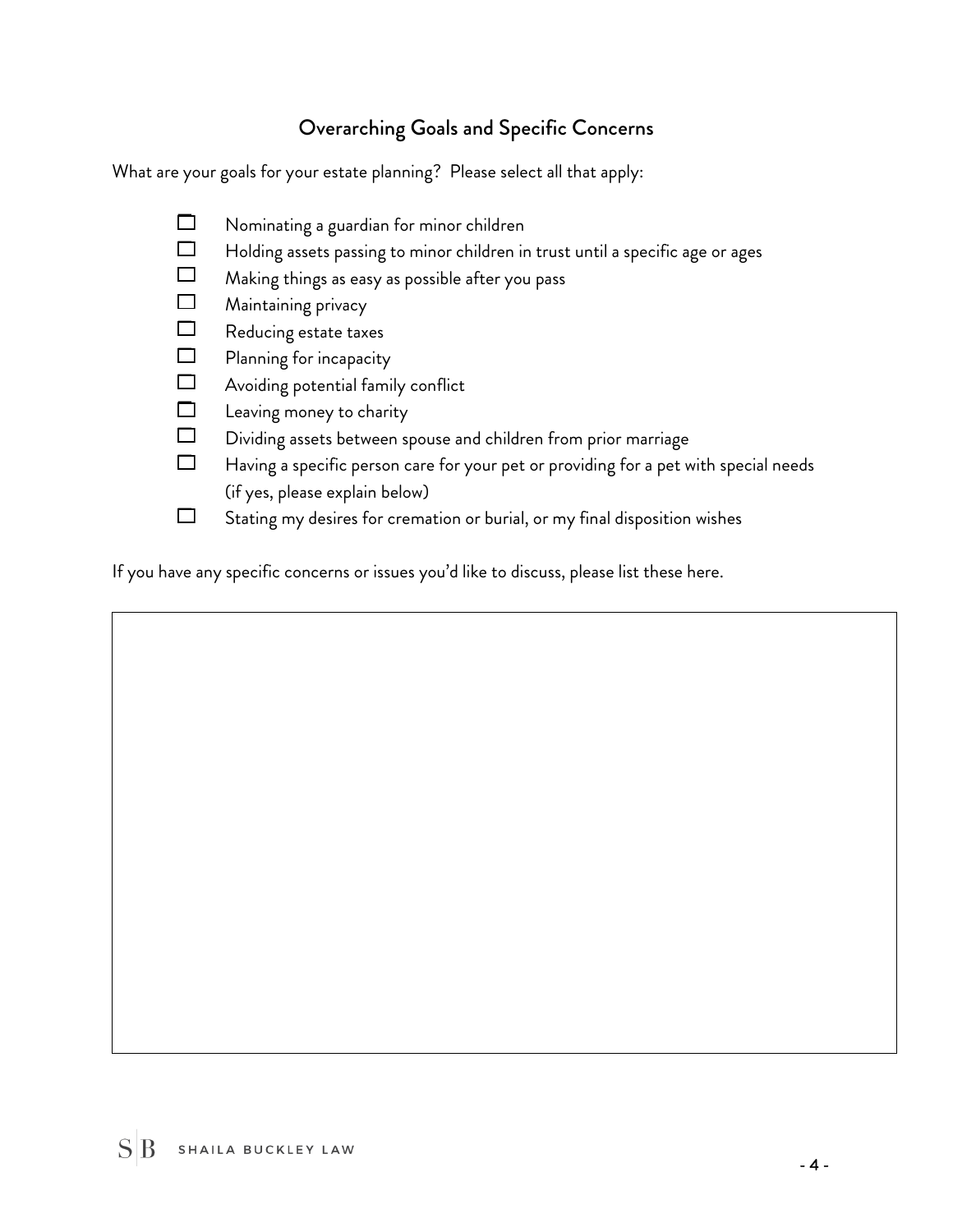## Value of Your Estate and the Type of Assets You Have

To design the best estate plan for you, we need information about the value of your estate and the type of assets you have. Please do not include any benefits that terminate on death, such as pensions or social security, in the value.

| Size of Estate<br>$\Box$ Less than \$1,000,000                         | $\Box$ Between \$5,000,000 to \$12,000,000 |                          |
|------------------------------------------------------------------------|--------------------------------------------|--------------------------|
| $\Box$ Between \$1,000,000 to \$5,000,000                              | $\Box$ Over \$12,000,000                   |                          |
| <b>Types of Assets</b>                                                 |                                            | <b>Approximate Value</b> |
| <b>CASH ASSETS</b> (checking/savings accounts, CODs)                   |                                            |                          |
| TAX-DEFERRED RETIREMENT ACCOUNTS (IRAs, SEP IRAs, 401ks)               |                                            |                          |
| <b>ROTH IRAS</b>                                                       |                                            |                          |
| STOCK/INVESTMENTS (stocks, bonds, mutual funds not held in IRAs/401ks) |                                            | ________________         |
| <b>REAL ESTATE</b> (fair market value less loans)                      |                                            |                          |
| BUSINESS INTERESTS (LLCs, partnerships, S-corps)                       |                                            |                          |
| LIFE INSURANCE/ANNUITIES (term death benefits, pensions, annuities)    |                                            | ------------------       |
| VEHICLES (autos, RVs, boats)                                           |                                            |                          |
| PERSONAL PROPERTY (jewelry, furniture, antiques)                       |                                            |                          |
| <b>INTEREST IN TRUSTS</b> (Life Insurance Trusts, Irrevocable Trusts)  |                                            | -------------------      |
| <b>OTHER</b> - please describe                                         |                                            |                          |
|                                                                        |                                            |                          |

(ex. debts owed to you, safe deposit boxes, etc.)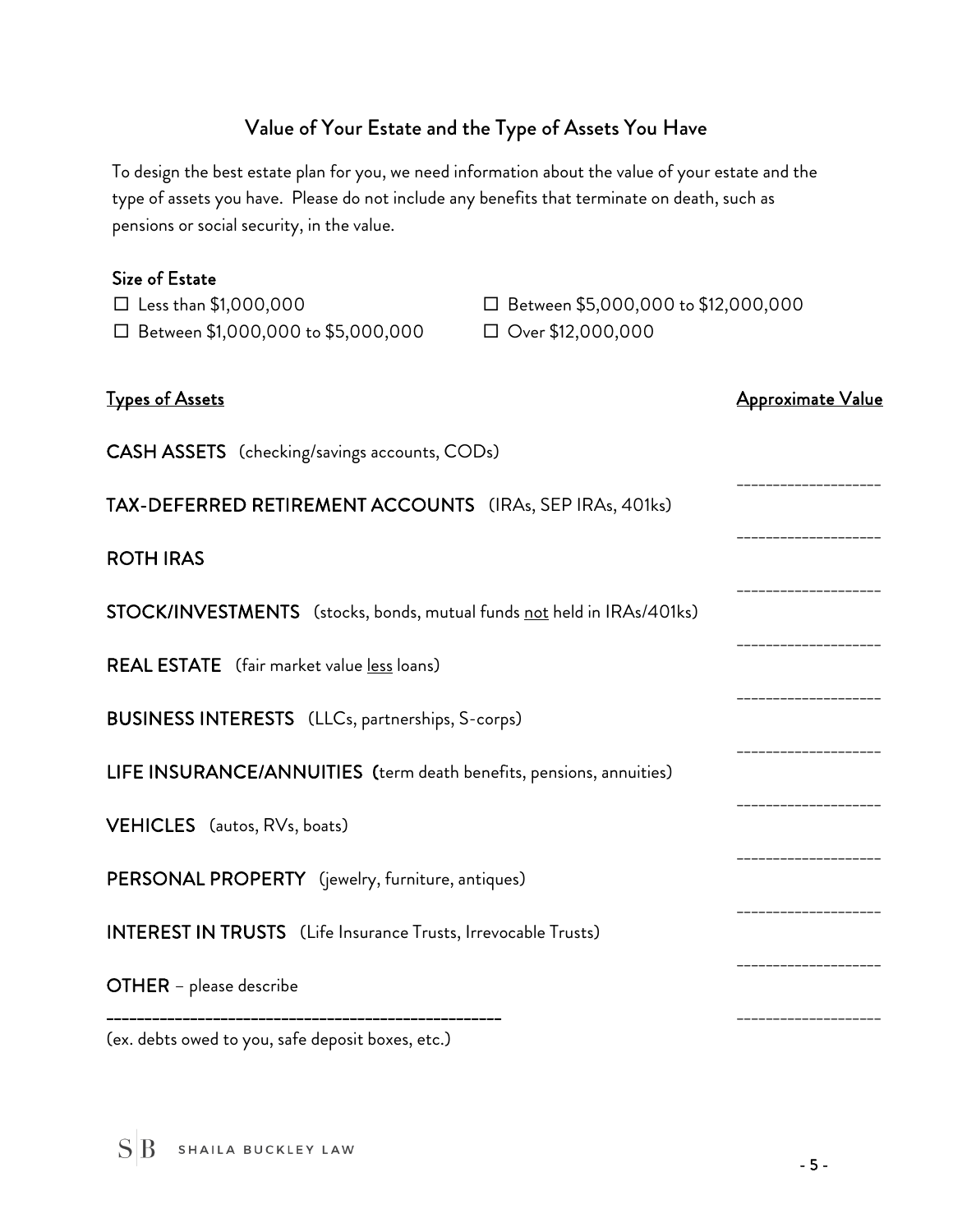## Choosing Your Agents

An important part of the estate planning process is selecting the people you want to make decisions for you if you are incapacitated, manage your estate after you pass, and take care of your children if you cannot. Below is a list of the key roles to be filled. If you have questions or are unsure who to choose, please leave the sections blank and we'll discuss during our meeting.

### Personal Representative/Trustee

This person will gather and distribute your assets after you pass and settle your final affairs. In some cases, this person may be responsible for managing assets held in trust for your beneficiaries for a certain period of time.

You should nominate someone you trust, someone who is well-organized, and someone who understands you and your family. This person can be a family member, a good friend, or a professional (such as a CPA or professional trustee).

#### First Choice (after each other)

| Second Choice       |  |
|---------------------|--|
|                     |  |
|                     |  |
|                     |  |
| <b>Third Choice</b> |  |
|                     |  |
|                     |  |
|                     |  |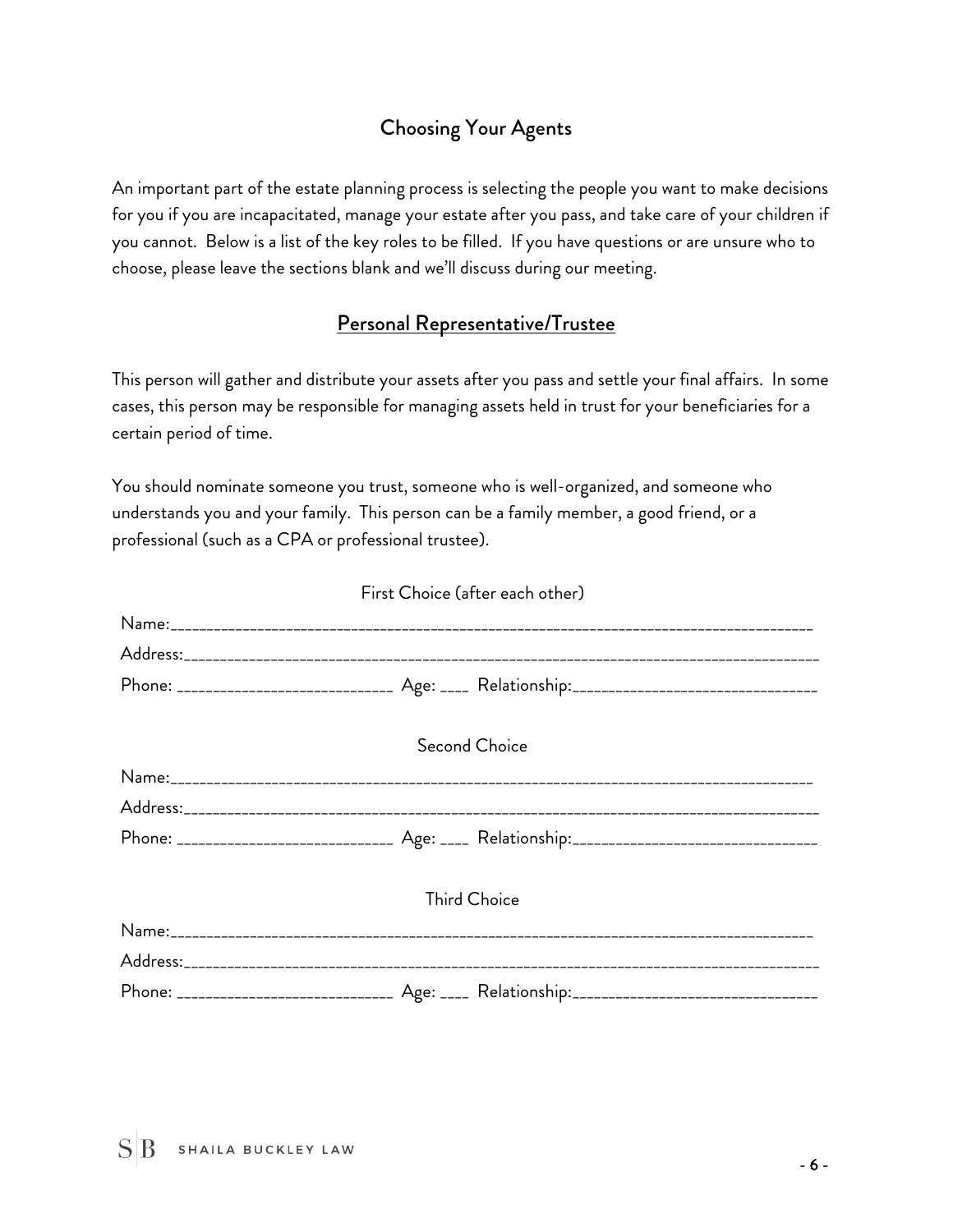# Guardians of Your Minor Children (if applicable)

Who do you want to care for your minor children if you are not able to? There are no rules about who should be the guardian of your children. It can be a family member or close friend. You should choose someone who shares your values and who you trust.

|               | First Choice (after each other) |
|---------------|---------------------------------|
|               |                                 |
|               |                                 |
|               |                                 |
| Second Choice |                                 |
|               |                                 |
|               |                                 |
|               |                                 |
|               | <b>Third Choice</b>             |
|               |                                 |
|               |                                 |
|               |                                 |

If your Guardian does not live in Idaho, please nominate a Temporary Guardian who can take care of your children until your Guardian can travel to Idaho.

#### Temporary Guardian (if applicable)

| Name:<br><u> 1990 - Jan Andrea Stein, amerikan bernama (j. 1980)</u>                                                    |                                               |
|-------------------------------------------------------------------------------------------------------------------------|-----------------------------------------------|
| Address:                                                                                                                |                                               |
| Phone:<br>e de la componente de la componente de la componente de la componente de la componente de la componente de la | Age: ____ Relationship:______________________ |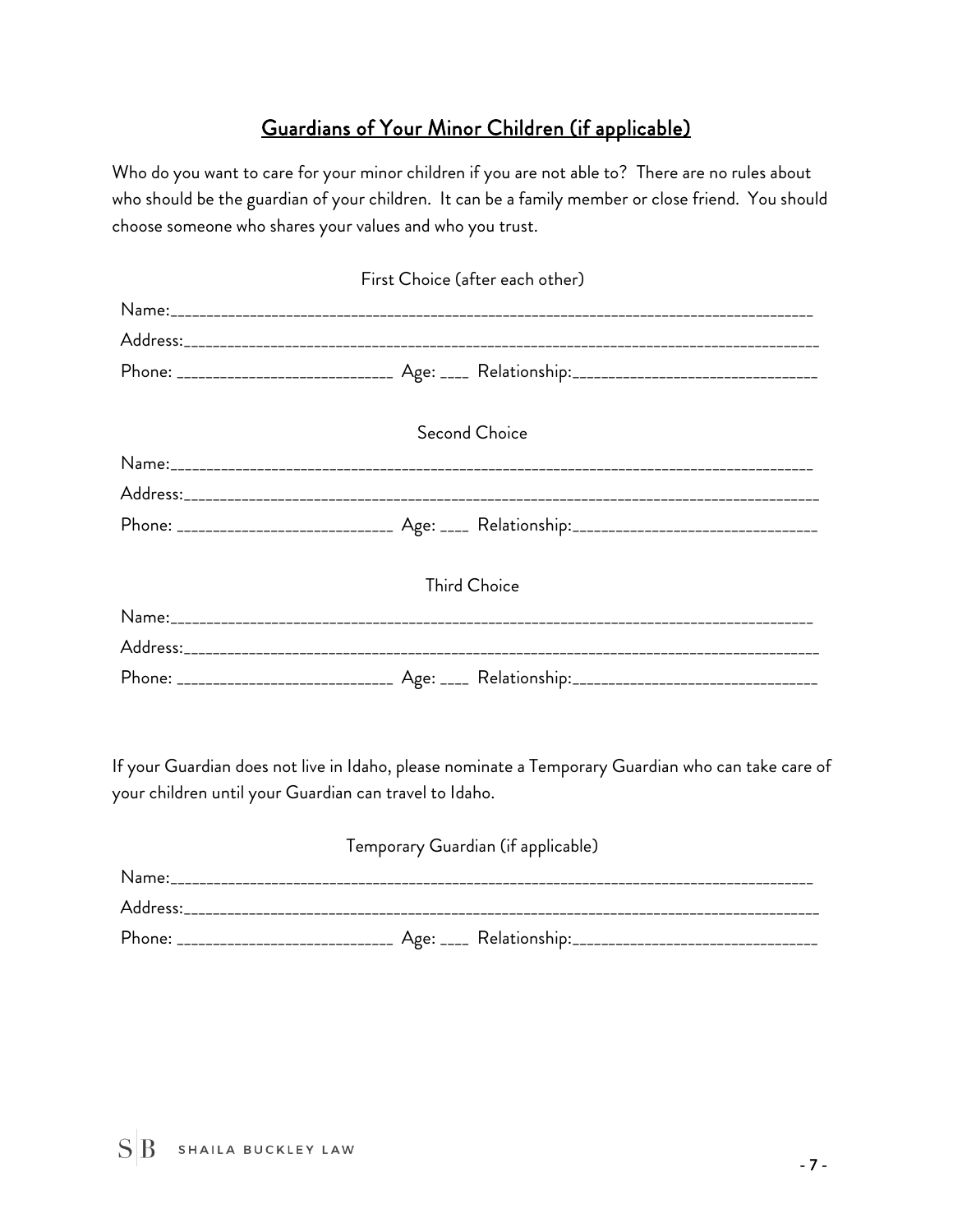## **Agent for Finance**

This person makes financial decisions for you if you are incapacitated, or unable to make sound decisions for yourself. This person has access to your bank accounts and other financial accounts and information. You want someone you trust and who makes good financial decisions.

| Husband                                          | Wife                                                                                          |  |
|--------------------------------------------------|-----------------------------------------------------------------------------------------------|--|
| First Choice (after Spouse)                      | First Choice (after Spouse)                                                                   |  |
|                                                  |                                                                                               |  |
|                                                  |                                                                                               |  |
|                                                  | Phone:____________________________ Age _________ Phone:__________________________ Age _______ |  |
| Relationship:___________________________________ |                                                                                               |  |
| Second Choice                                    | Second Choice                                                                                 |  |
|                                                  |                                                                                               |  |
|                                                  |                                                                                               |  |
|                                                  | Phone:___________________________ Age ________ Phone:___________________________ Age _______  |  |
| Relationship:__________________________________  |                                                                                               |  |

## **Agent for Healthcare**

This person makes your medical decisions for you if you are incapacitated or unable to communicate with your doctors, either temporarily or on a long-term basis. You want someone who is levelheaded in an emergency and able to communicate effectively with your doctors.

| <b>Husband</b>                                   | Wife                                                                                           |  |
|--------------------------------------------------|------------------------------------------------------------------------------------------------|--|
| First Choice (after Spouse)                      | First Choice (after Spouse)                                                                    |  |
|                                                  |                                                                                                |  |
|                                                  |                                                                                                |  |
|                                                  | Phone:___________________________ Age ________ Phone:___________________________ Age _______   |  |
| Relationship:___________________________________ |                                                                                                |  |
| Second Choice                                    | Second Choice                                                                                  |  |
|                                                  |                                                                                                |  |
|                                                  |                                                                                                |  |
|                                                  | Phone:____________________________ Age _________ Phone:___________________________ Age _______ |  |
| Relationship:___________________________________ | Relationship:_________________________________                                                 |  |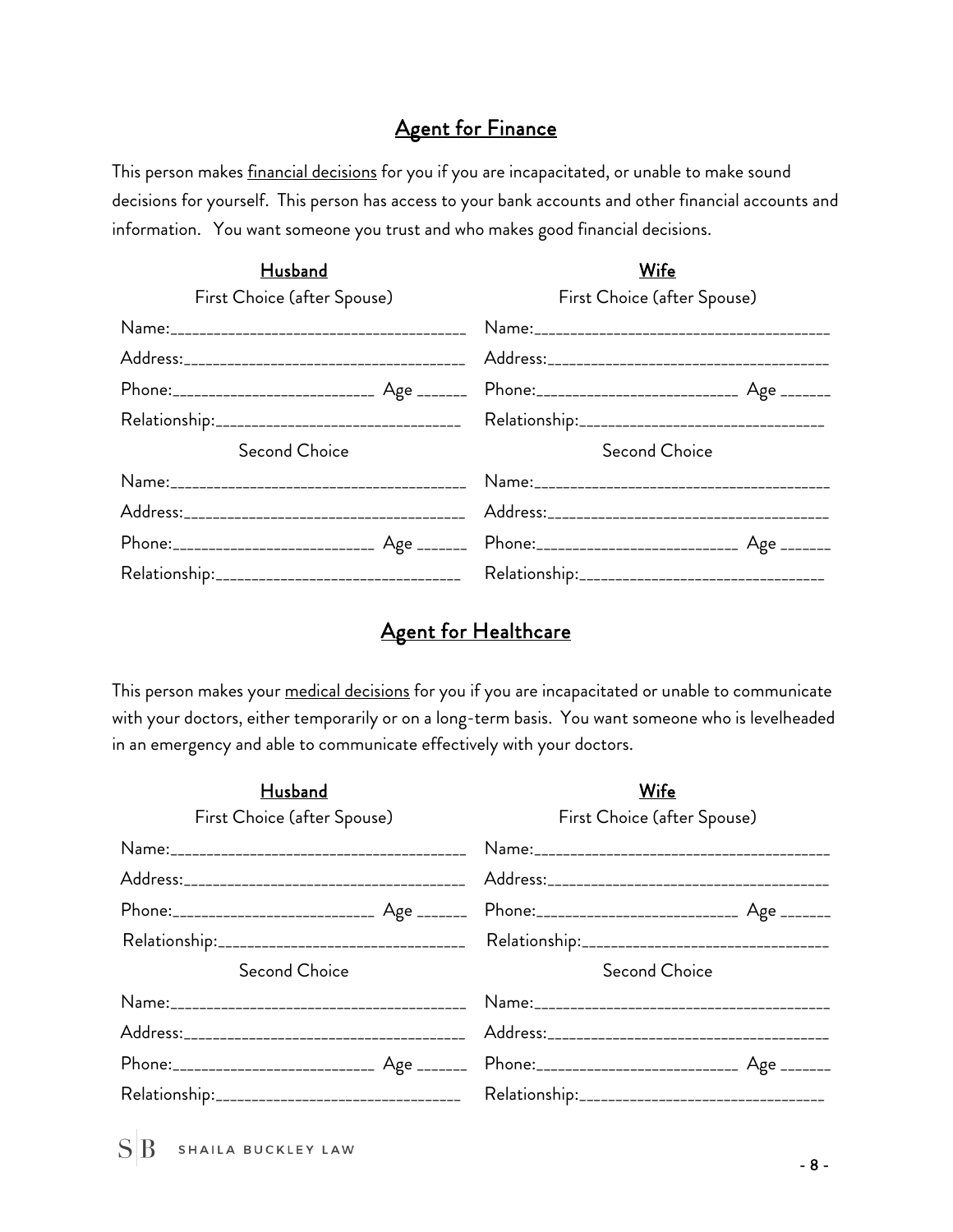#### Distribution of Your Assets

How do you want your assets to be divided after you die? There is no "right" way to distribute your assets. The decision is entirely personal and reflects what makes sense for you and your loved ones.

#### If You Have Adult Children

Do you want to divide your assets equally between your children? Yes  $\square$  No  $\square$ 

If not, how do you want to divide your assets between your children?

| Do you have concerns about any of your children's ability to handle money? | $Yes \Box No \Box$ |                        |
|----------------------------------------------------------------------------|--------------------|------------------------|
| Have any of your children struggled with substance abuse?                  | $Yes \Box No \Box$ |                        |
| Do you have concerns about any of your children's spouses?                 | $Yes \Box No \Box$ |                        |
| Do you and your spouse get along well with all of your children?           | $Yes \Box No \Box$ |                        |
| Do all of your children get along well?                                    | $Yes \Box No \Box$ |                        |
| Do you want to specifically disinherit any of your children?               | Yes $\square$      | $\mathsf{No}\,\square$ |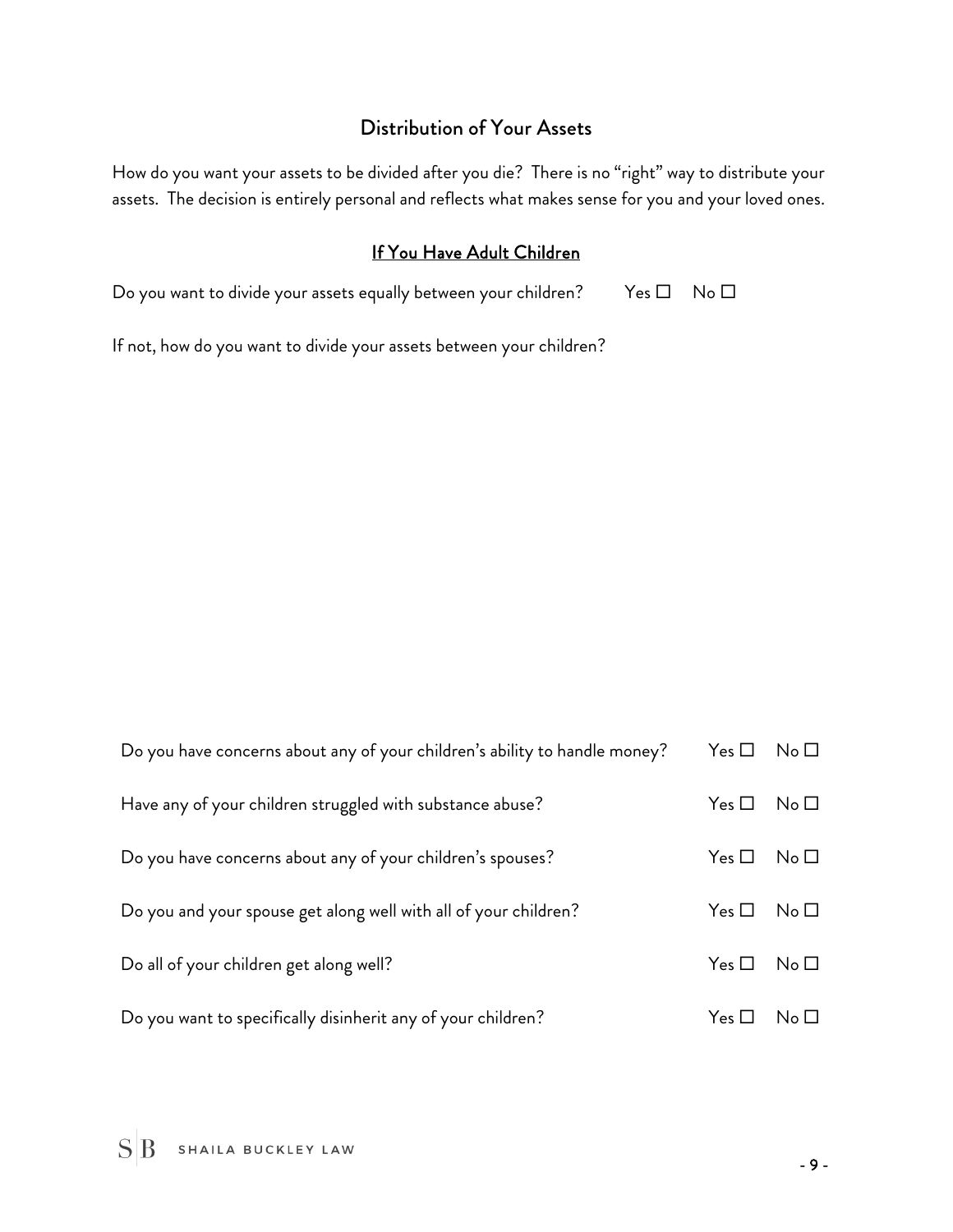#### If You Have Minor Children

If your children are minors when you die, the money left to them will be placed in trust and managed for them by the Trustee you choose. The Trustee will use that money for your children's health, education, maintenance, and support.

You choose when your children will receive their inheritance once they are no longer minors. I recommend distributing the money to your children in increments, rather than giving them their full inheritance outright. A typical distribution schedule is 25% at age 25, 50% at age 30, and 100% at age 35. The ages and amounts are completely up to you.

If you know how you'd like to distribute to your children, please fill in the blanks below.

| $\frac{9}{2}$ at $\frac{1}{2}$ | (25% at 25, for example)     |
|--------------------------------|------------------------------|
| $\%$ at $_{-}$                 | (50% at 30, for example)     |
| balance at _____               | $(100\%$ at 35, for example) |

Do you want to place any other restrictions on how or when your children receive the assets held in trust for them? If yes, please explain your wishes below.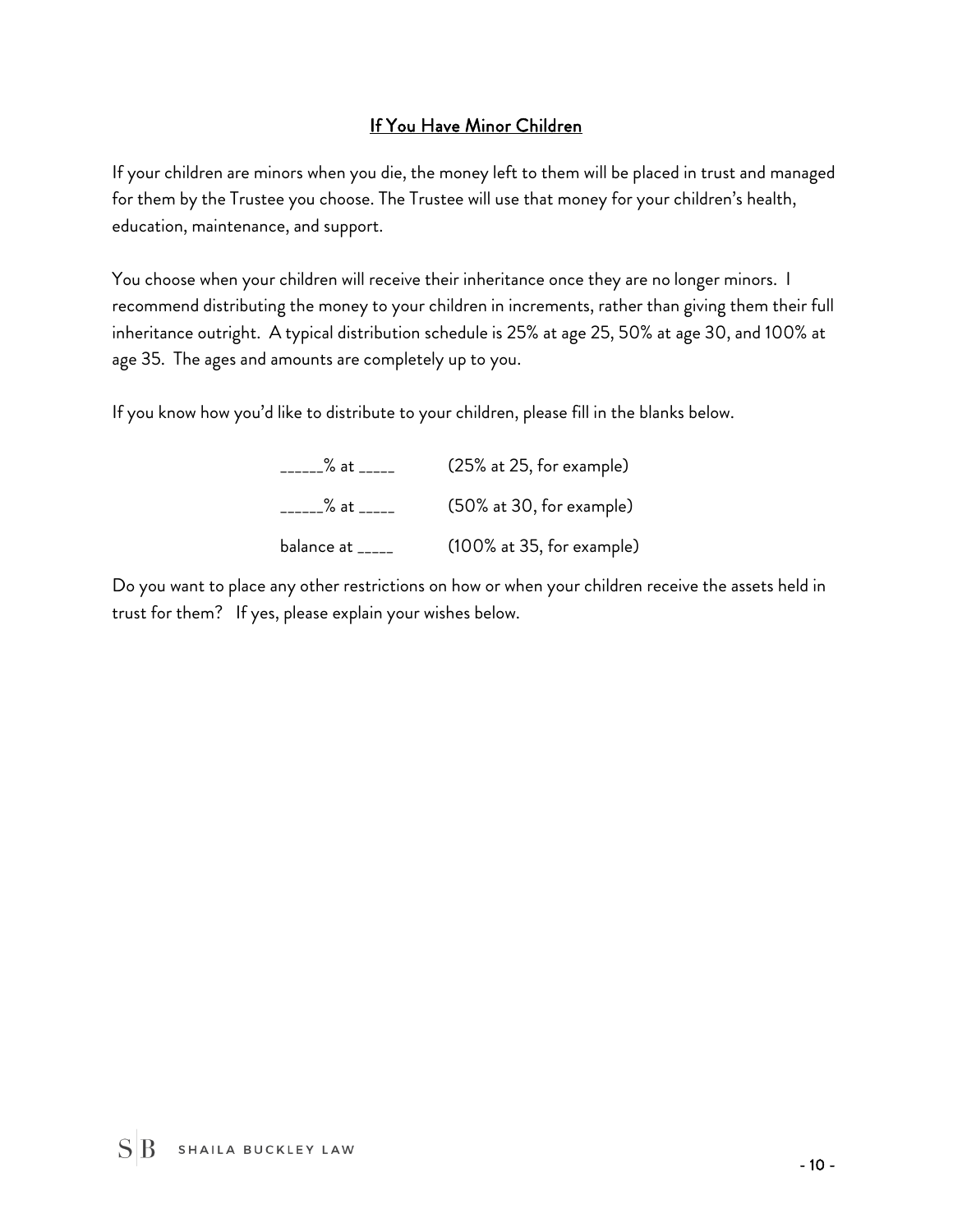#### **Other Distributions**

Who (other than your children, if listed above) would you like to leave your assets to and in what amounts? Please include any charities you would like to leave assets to.

'Heaven Forbid' Provision: If something happened to you and your children (and their children, if applicable), who should receive your assets? This could be parents, siblings, nieces and nephews, charities, friends, or more distant relatives. If you are not sure, the default language leaves your assets to your 'legal heirs.'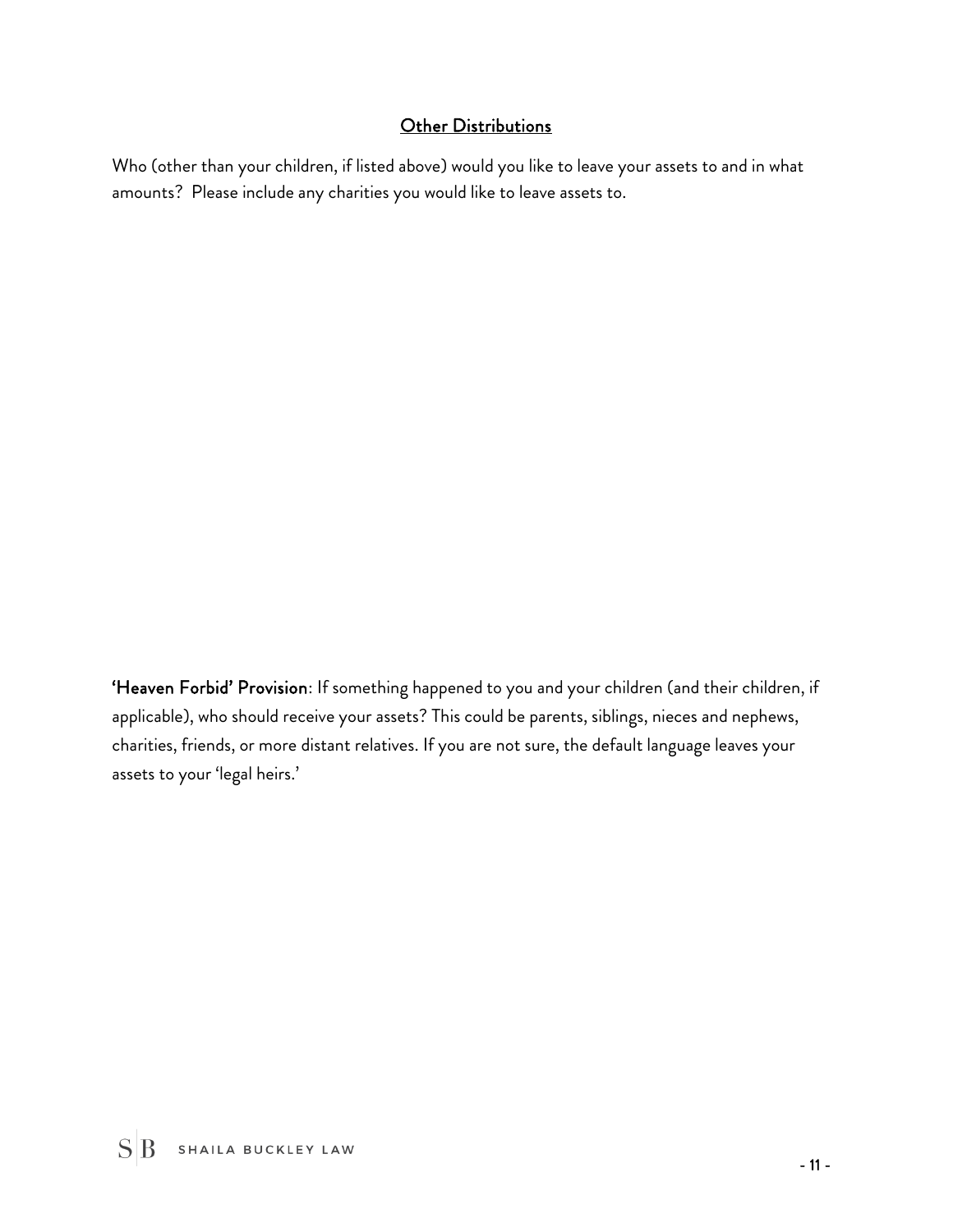# Additional Information About Specific Assets

#### Real Estate

Please provide information for all real property you have an interest in:

|                                              |        | Ownership Type              |
|----------------------------------------------|--------|-----------------------------|
|                                              |        | (with spouse, tenants-in-   |
|                                              |        | common, LLC, joint          |
| Address (Street Address, City, State, & Zip) | County | tenancy, separate property) |
|                                              |        |                             |
|                                              |        |                             |
|                                              |        |                             |
|                                              |        |                             |
|                                              |        |                             |
|                                              |        |                             |
|                                              |        |                             |
|                                              |        |                             |
|                                              |        |                             |
|                                              |        |                             |
|                                              |        |                             |

#### Business Interests

Please list any businesses (LLCs, S-Corps, Partnerships/LLPs, PLLCs) in which you hold an interest:

|                      |                                                          | Ownership  | Value of your |
|----------------------|----------------------------------------------------------|------------|---------------|
| <b>Business name</b> | Entity type<br>(LLC, S-Corp,<br>Partnership, LLP, other) | percentage | interest      |
|                      |                                                          |            |               |
|                      |                                                          |            |               |
|                      |                                                          |            |               |
|                      |                                                          |            |               |
|                      |                                                          |            |               |
|                      |                                                          |            |               |
|                      |                                                          |            |               |
|                      |                                                          |            |               |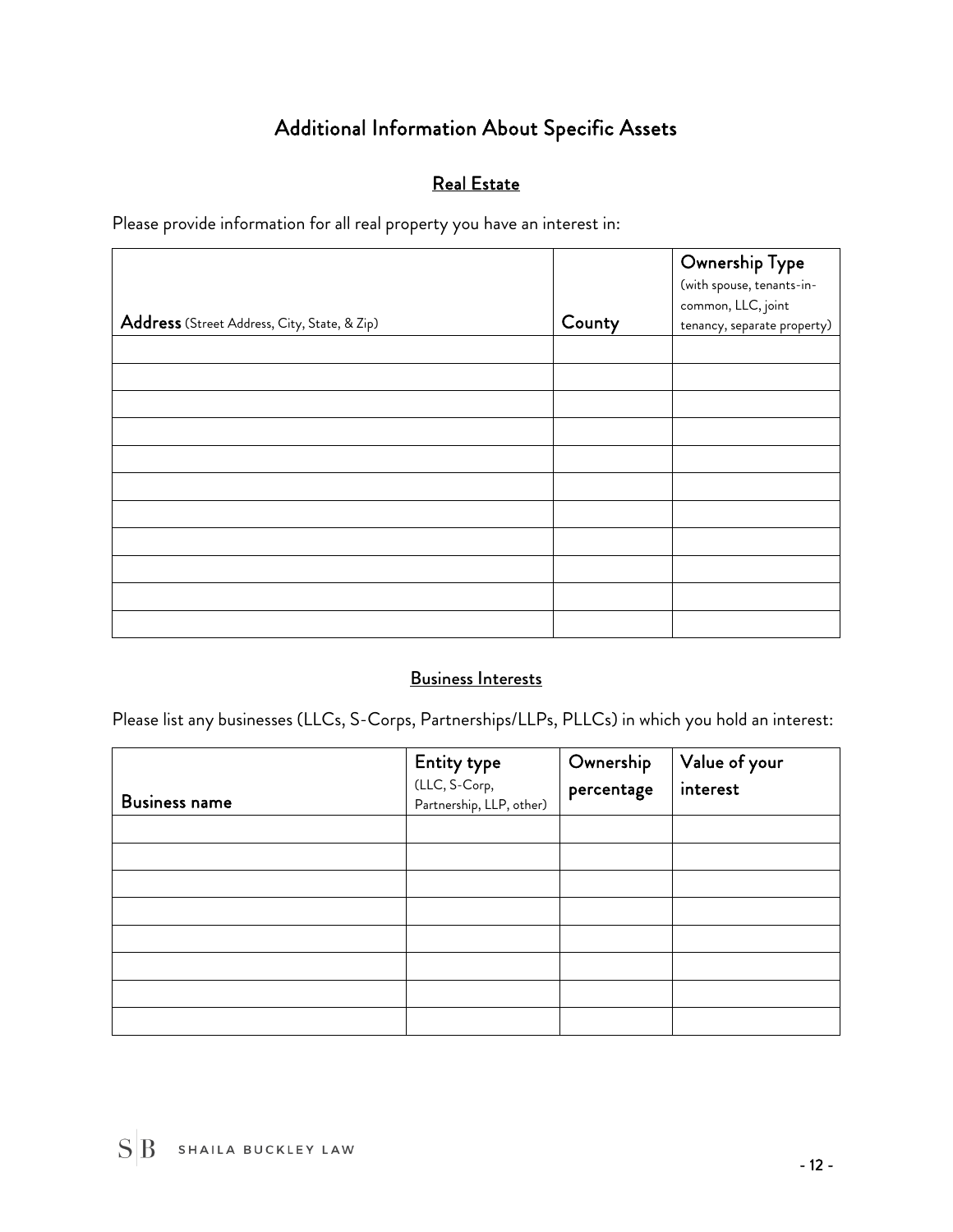## End of Life Decisions

Your Living Will provides guidance to your doctors and family about the type of end-of-life care, including the provision of artificial life sustaining treatment, you want if you have a terminal condition, your death is imminent, and are not able to communicate your wishes.

The Idaho Living Will form gives you three options:

(a) Choice to Prolong Life By All Means

I want my life to be prolonged as long as possible within the limits of generally accepted health care standards, including the provision of artificial life sustaining measures such as ventilators and feeding tubes.

(b) Choice for Nutrition and Hydration

I want all medical treatment, care and procedures, including artificial life sustaining procedures, to be withheld or withdrawn, except that nutrition and hydration, whether artificial (feeding tubes) or non-artificial, shall not be withheld or withdrawn from me if I would die from malnutrition/dehydration rather than my injury, disease, illness or condition.

(c) Choice Not to Prolong Life

I want all medical treatment, care and procedures to be withheld, including withdrawal of the administration of artificial nutrition and hydration.

*You will make these elections when you sign and finalize your documents.* I'm happy to discuss these options in further detail with you before that time.